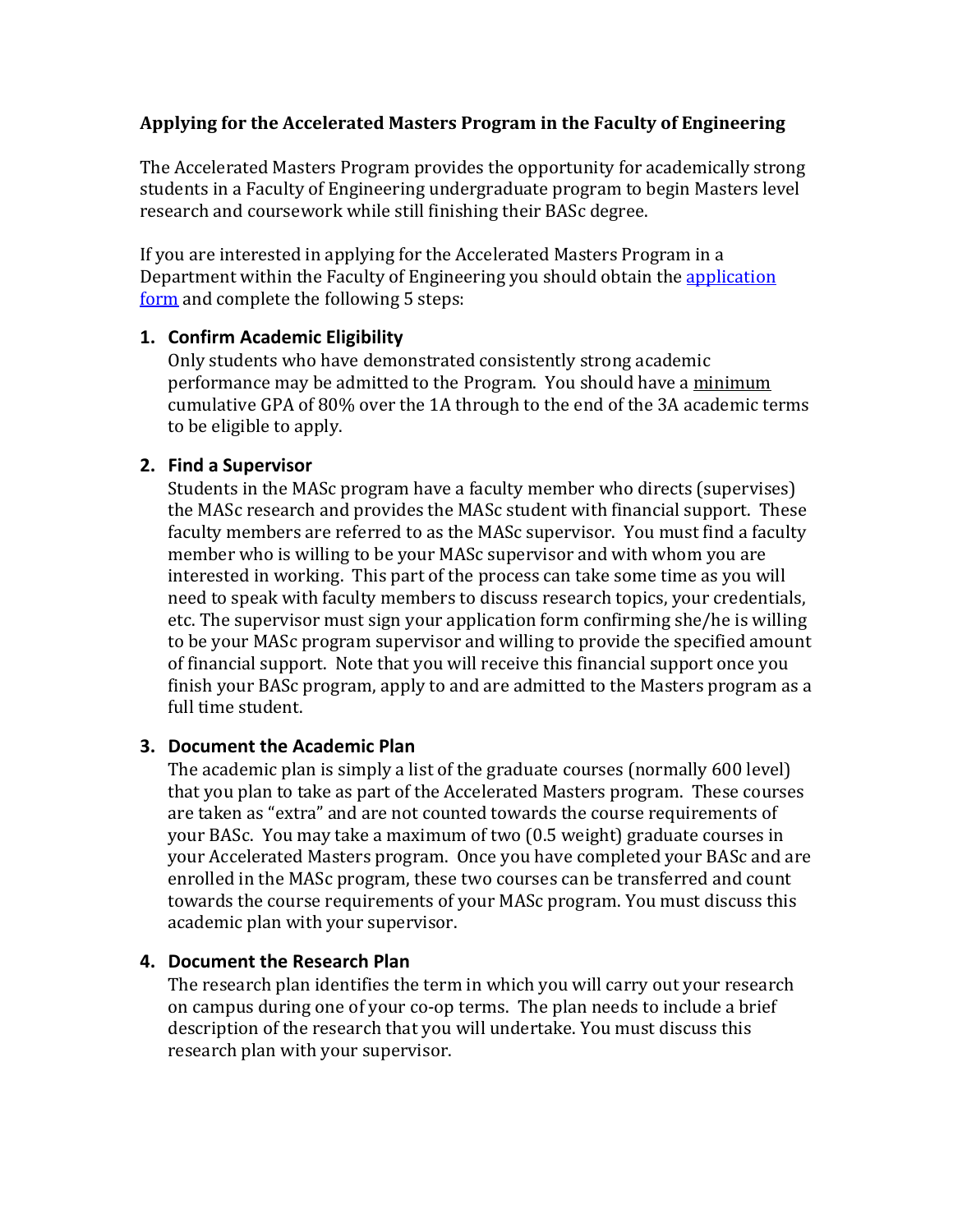## **5. Obtain Approvals**

Complete the application form and obtain the signature of your supervisor(s). Then submit the form to the Graduate Studies office in your department. The staff will arrange to obtain the approval from the Associate Chair of Graduate Studies and the Associate Dean of Graduate Studies.

There may be opportunities to apply for scholarship funding while you are in the Accelerated Masters program and later in your MASc program.

Consider applying for:

.

- 1. An [Undergraduate Research Assistantship \(URA\)](https://uwaterloo.ca/engineering/ura) which provides funding to engage in research part time while you are on an academic term.
- 2. An NSER[C Undergraduate Student Research Award \(USRA\)](https://uwaterloo.ca/engineering/future-graduate-students/undergraduate-student-research-awards-usra) which provides funding to engage in research full time while you are on a work term.